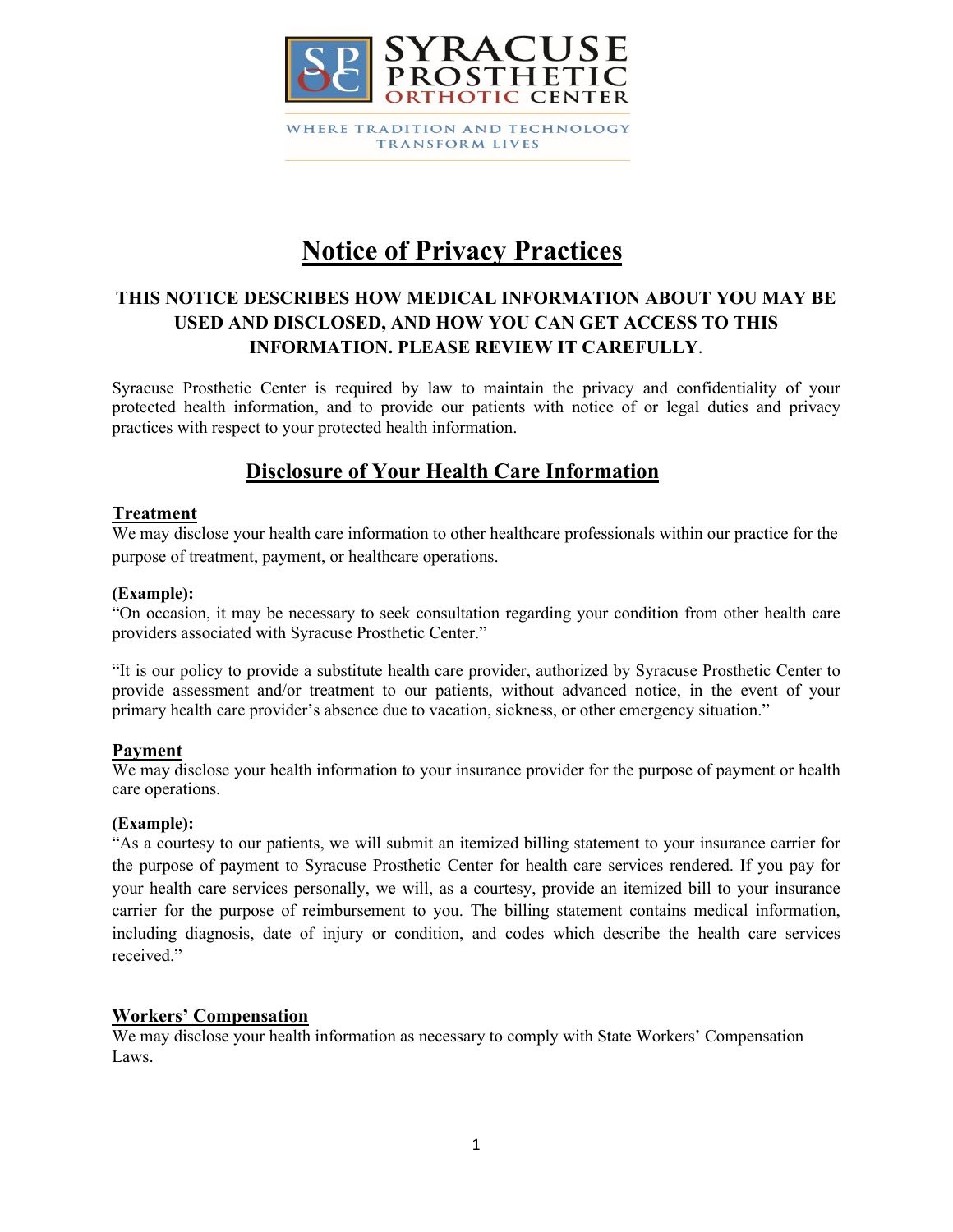

### **Emergencies**

We may disclose your health information to notify or assist in notifying a family member, or another person responsible for your care about your medical condition or in the event of an emergency or of your death.

## **Public Health**

As required by law, we may disclose your health information to public health authorities for purposes related to: preventing or controlling disease, injury or disability, reporting child abuse or neglect, reporting domestic violence, reporting to the Food and Drug Administration problems with products and reactions to medications, and reporting disease or infection exposure.

#### **Judicial and Administrative Procedures**

We may disclose your health information in the course of any administrative or judicial proceeding.

#### **Law Enforcement**

We may disclose your health information to a law enforcement official for purposes such as identifying or locating a suspect, fugitive, material witness, or missing person, complying with a court order or subpoena, and other law enforcement purposes.

#### **Deceased Persons**

We may disclose your health information to coroners or medical examiners.

## **Organ Donation**

We may disclose your health information to organizations involved in procuring, banking, or transplanting organs and tissues.

#### **Research**

We may disclose your health information to researchers conducting research that has been approved by an Institutionalized Review Board.

#### **Public Safety**

It may be necessary to disclose your health information to appropriate persons in order to prevent or lessen a serious imminent threat to the health or safety of a particular person or to the general public.

# **Specialized Government Agencies**

We may disclose your health information for military, national security, prisoner and government benefits purposes.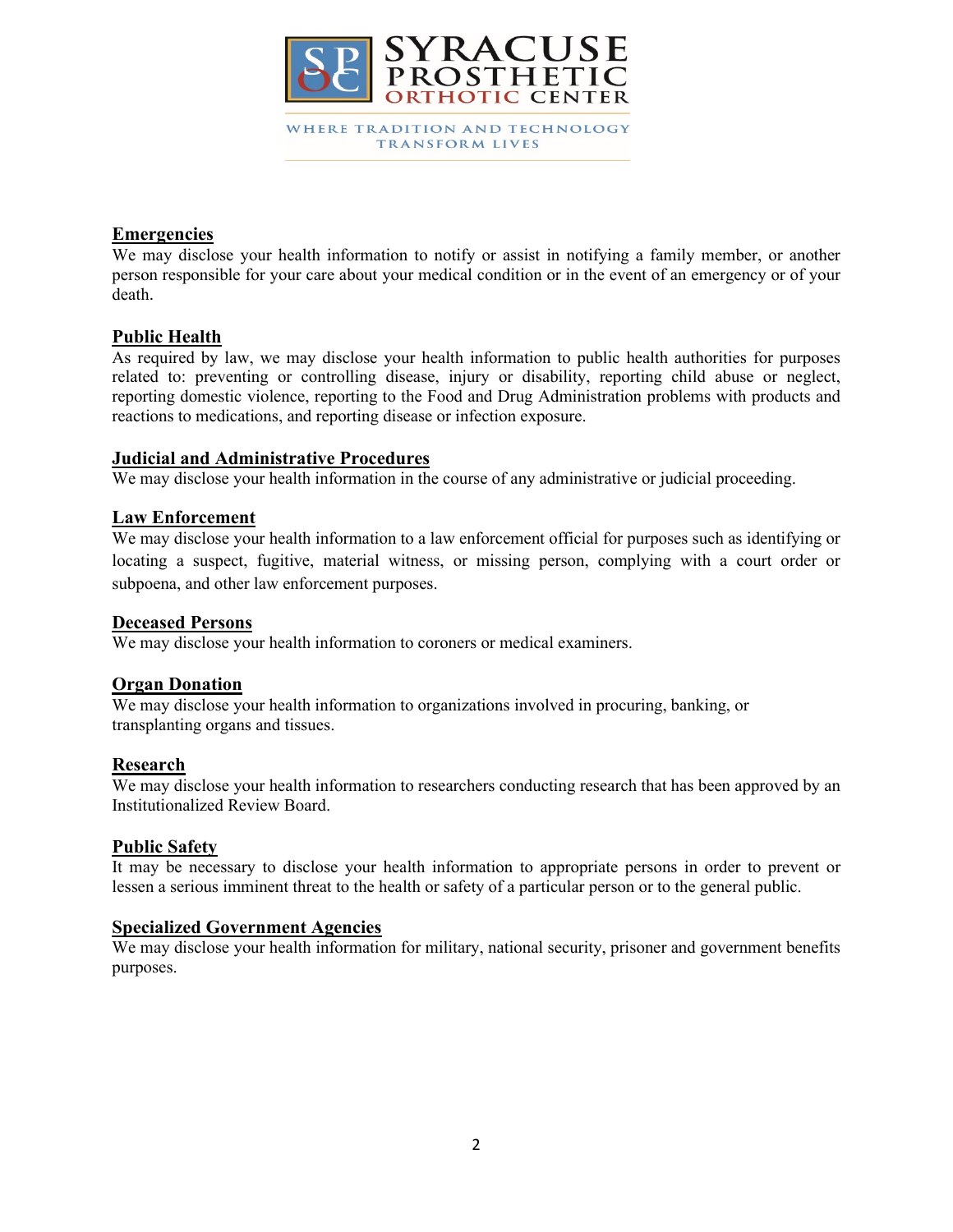

### **Marketing**

We may contact you for marketing purposes or fundraising purposes, as described below.

#### **(Example):**

"As a courtesy to our patients, it is our policy to call your home on the evening prior to your scheduled appointment to remind you of your appointment time. If you are not home, we leave a reminder message on your answering machine or with the person answering the phone. No personal health information will be disclosed during this recording or message other than the date and time of your scheduled appointment along with a request to call our office if you need to cancel or reschedule your appointment."

"It is our practice to participate in charitable events to raise awareness, donations, gifts, money, etc. During these times, we may send you a letter, post card, invitation, or will call your home to invite you to participate in the charitable activity. We will provide you with information about the type of activity, the dates, and times, and request your participation in such an event. It is not our policy to disclose any personal health information about your condition for the purpose of Syracuse Prosthetic Center sponsored fund-raising events."

#### **Change of Ownership**

In the event that Syracuse Prosthetic Center is sold or merged with another organization, your health information/record will become property of the new owner.

# **Your Health Information Rights**

- $\triangleright$  You have the right to request restrictions on certain uses and disclosures of your health information. Please be advised, however, that Syracuse Prosthetic Center is not required to agree to the restriction that you requested.
- $\triangleright$  You have the right to have your health information received or communicated through an alternative method or sent to an alternative location other than the usual method of communication, or delivery, upon your request.
- $\triangleright$  You have the right to inspect and copy your health information.
- $\triangleright$  You have a right to request that Syracuse Prosthetic Center amend your protected health information. Please be advised, however, that Syracuse Prosthetic Center is not required to agree to amend your protected health information. If your request to amend your health information has been denied, you will be provided with an explanation of our denial reason(s) and information about how you can disagree with the denial.
- $\triangleright$  You have a right to receive an accounting of disclosures of your protected health information made by Syracuse Prosthetic Center.
- You have a right to a paper copy of this notice of Privacy Practices at any time upon requested.